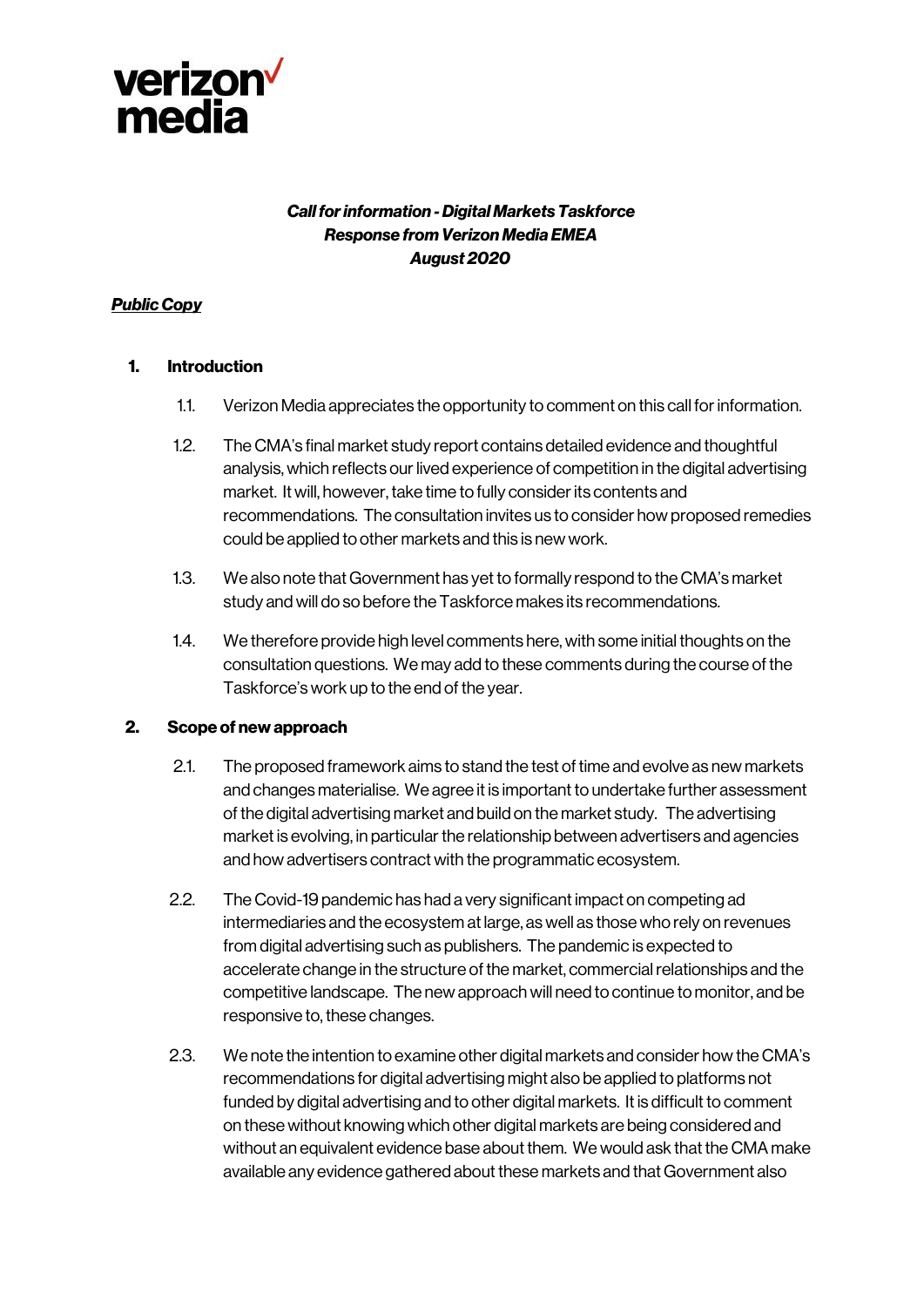share analysis undertaken by the DCMS in partnership with Prof. Furman. We can then be more specific in our feedback.

2.4. The CMA market study noted the likely impact of Google's proposals for phasing out third party cookies on Chrome browsers over the next 18 months. The ability of browsers to set the terms of trade for digital businesses is worthy of further examination by the Taskforce.

# **3. Codes**

- 3.1. In our response to the CMA's interim report, we recommended that priority should be given to remedies that solve issues *at source*. The recommendation that codes serve as the principal mechanism for targeting regulation to firms with strategic market status would be a more proportionate and nuanced approach than untargeted, broad market regulation. This approach would minimise the impact on competitors, the ecosystems that sustain them, and the competition that subscale and challenger firms seek to provide. We welcome this.
- 3.2. While the CMA has indicated that codes will be limited to entities with incentives and ability to restrict competition - i.e.: those with strategic market status - their design and implementation requires careful consideration for wider impacts. The context within which these codes operate and their effect on market dynamics, incentives of firms with strategic market status, and subscale players are all relevant considerations. The design should address the risk, for example, that codes incentivise firms with strategic market status to cascade burdens through the wider ecosystem.
- 3.3. The administration and enforcement of codes should be designed with the resources and capabilities of competing firms in mind. The process should be open and informed by close consultation with interested stakeholders as to content and target outcomes. The process should avoid design features that could tip the balance in favour of firms with strategic market status, for example by creating new barriers via certain contractual terms or controlling standards-setting processes. The implementation body should include challenger firms as well as the firms with strategic market status in the process to avoid such outcomes.
- 3.4. The DMU should monitor the implementation of codes on an ongoing basis, including their impact on competing firms and the wider ecosystem. To the extent this includes powers to gather evidence, the DMU would need to carefully balance the burden of information requests and consultations on competing firms with the desired competition benefits.

# **4. Pro-competitive interventions**

4.1. We understand that the pro-competitive interventions are intended to complement the codes, with codes for firms with strategic market status remaining the core of the new approach to be implemented as a priority once the DMU is established.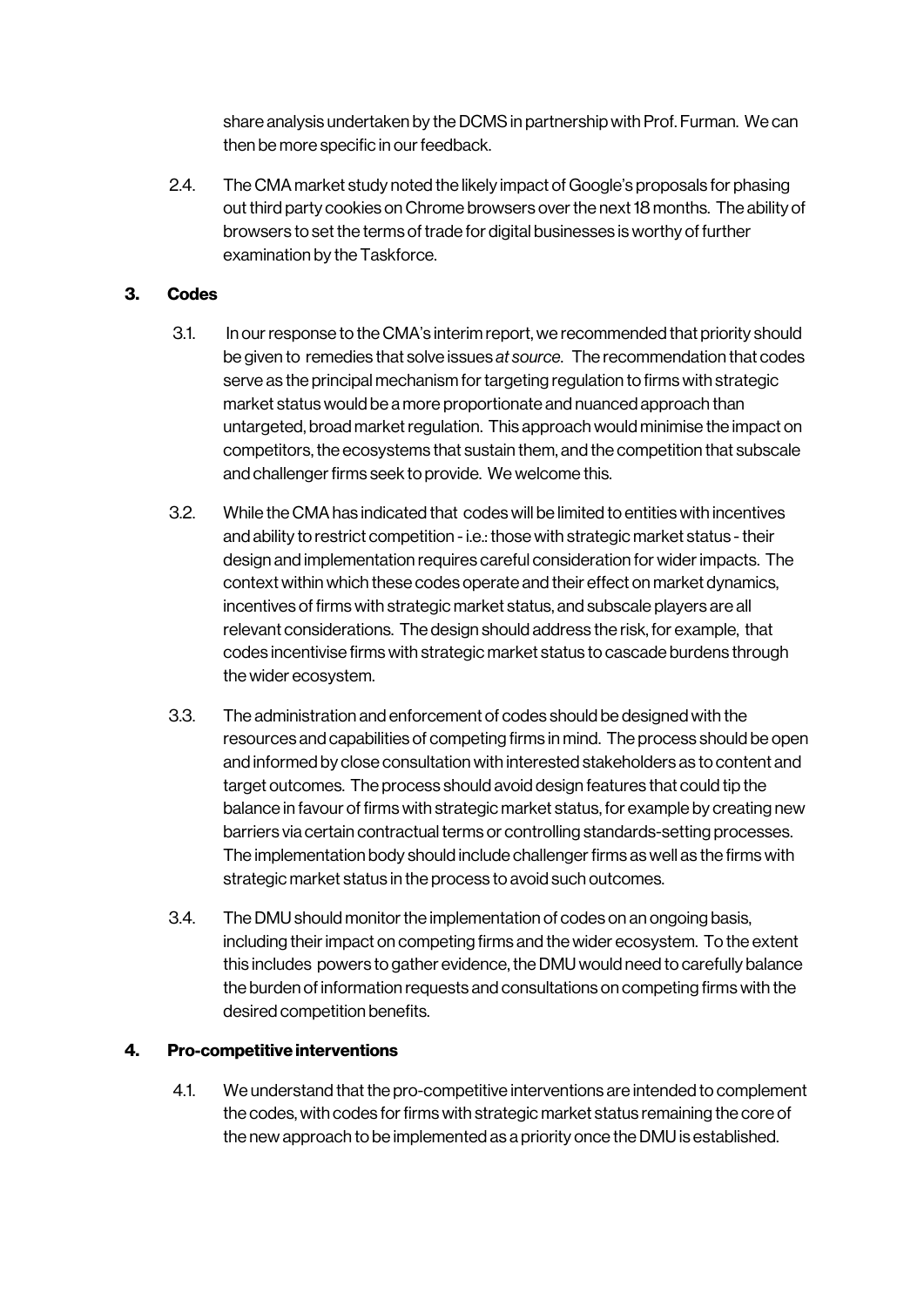We believe this emphasis is consistent with the goal of addressing barriers to competition at source.

- 4.2. The market study proposes that the DMU have powers to impose pro-competitive interventions on firms without strategic market status. This power should come with a high threshold for intervention and require the DMU to consult closely with non-SMS firms and demonstrate that the competition benefits outweigh the cost and impact. The DMU should be required to undertake fresh evidence-gathering on how the market was functioning under the code and clearly identify any gaps which require intervention beyond firms with strategic market status. This evidence gathering should include modelling user behaviour, both consumers and business users (such as advertisers), in order to assess the likelihood of the proposed intervention being successful.
- 4.3. The CMA's recent response to the *Reforming Regulation Initiative* notes the link between regulation and levels of competition. In the market study, the CMA identified the GDPR as an example of regulation whose design and implementation disadvantaged competing firms and advantaged those with strategic market status, particularly in the ad intermediation market. The DMU should therefore have specific duties to consider the interaction with other areas of policy, regulation, and enforcement, such as data protection. These requirements should mean that these interventions are used infrequently and used against firms without strategic market status as a last resort.
- 4.4. The DMU should also be required to consider proportionality and whether a more targeted approach could achieve the same outcome. The DMU should be able to target pro-competitive interventions to groups of companies or sub-sectors of the market in order to minimise impact. While the codes require legal underpinning, the DMU should be free to consider alternative approaches for firms without strategic market status including wider adoption of industry standards or other collective action. This would also serve to incentivise a commitment to raising standards over time and investment in new industry schemes.

# **5. Wider DMU powers**

- 5.1. The market study recommends that the DMU have powers to make very specific market interventions, including to introduce different forms of separation or to introduce standards. Some of these powers would extend to firms without strategic market status.
- 5.2. Where a new measure would require market-wide adoption we would expect the threshold for intervention to be set very high. As noted above, the DMU should have the flexibility to consider alternatives such as industry-led standards or other collective action which could deliver the desired outcome in a quicker and less costly way.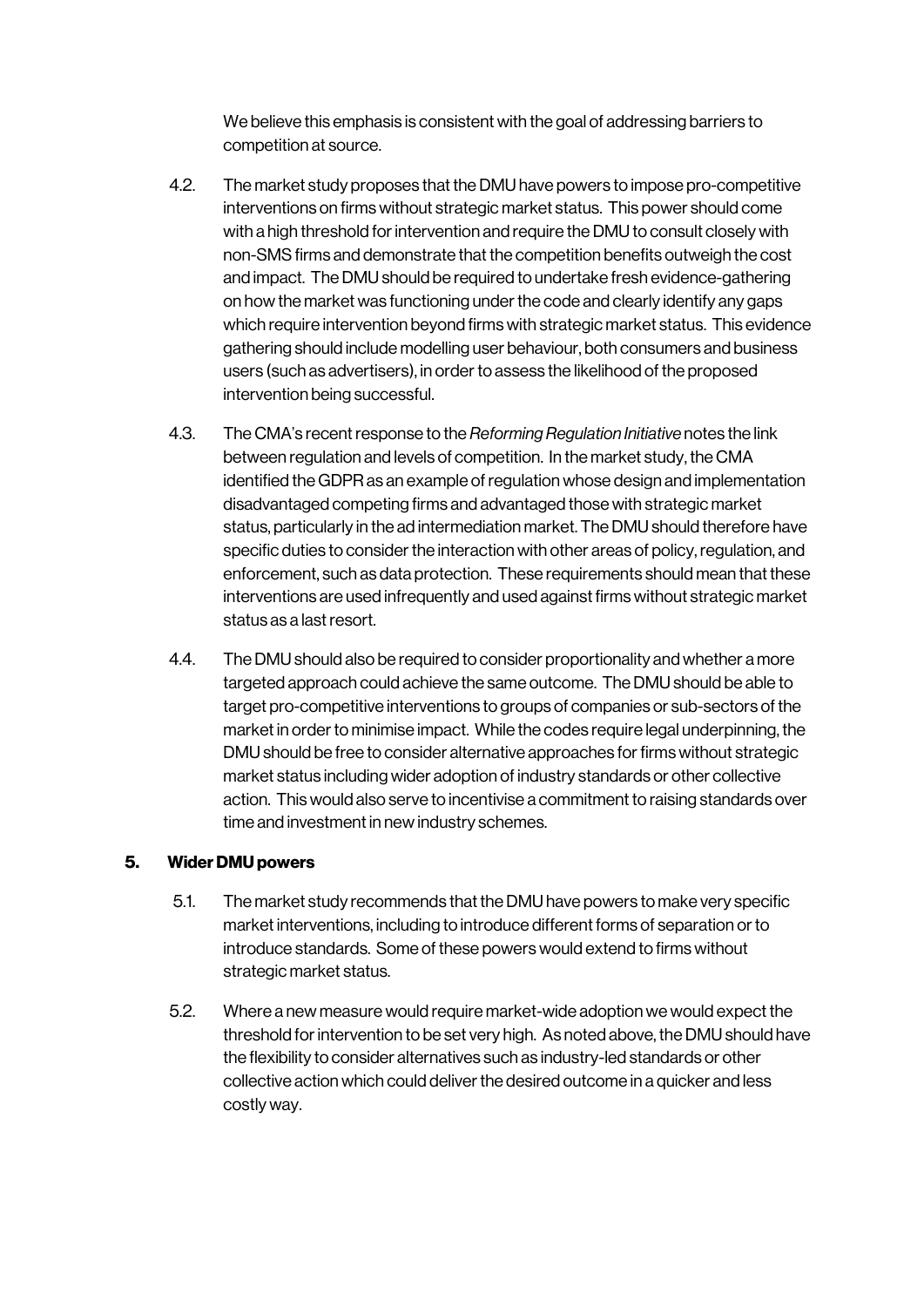## **6. Publisher/platform code**

- 6.1. The market study examined potential synergies between codes to regulate the behaviour of firms with strategic market status and the approach recommended by the Cairncross Review on the sustainability of news. The CMA concluded that the enforceable codes set out in the market study could be a suitable vehicle for taking forward the proposal for codes under the Cairncross Review.
- 6.2. Verizon Media is a publisher of original news content through HuffPost UK and Yahoo News, Yahoo Finance and Yahoo Lifestyle. In addition, Yahoo partners with UK news publishers to distribute and monetise their content via Yahoo in English-speaking markets, including the US. It is important for both these business models that the codes address the competition barriers to discovery, distribution and monetisation on platforms with strategic market status while avoiding impact on competing content distribution services or disrupting adjacent markets in new ways.
- 6.3. The ACCC has recently opened a consultation on a draft mandatory code of conduct to address bargaining power imbalances between Australian news media businesses and digital platforms. The DCMS is also consulting publishers on preferred approaches for the UK news distribution market.
- 6.4. These discussions show support among some publishers for a code which not only addresses the imbalance of negotiating power around distribution and monetisation of articles, but also extends to, among other things:
	- 6.4.1. Broadening the definition of 'use of news' to include snippets and hyperlinks, to equate to a new neighbouring right with consequences for the wider news market and search market (similar to the EU Copyright Directive),
	- 6.4.2. Granting news publishers exemptions from competition law to allow for collective bargaining and collective licensing which may favour large publishers,
	- 6.4.3. Incentivising Google and Facebook to recognise certain sources of news as "quality news" and grant them greater prominence in search results or social media feeds over news from other sources.
- 6.5. The design of these codes needs careful attention, in particular with respect to options that go considerably further than is necessary to address the imbalance of negotiating power with respect to the current relationship with firms with strategic market status, and risk creating new competition barriers in the news market which would disadvantage competing news providers or act as a barrier to market entry. Risks to competing distributors of news content without strategic market status must also be considered.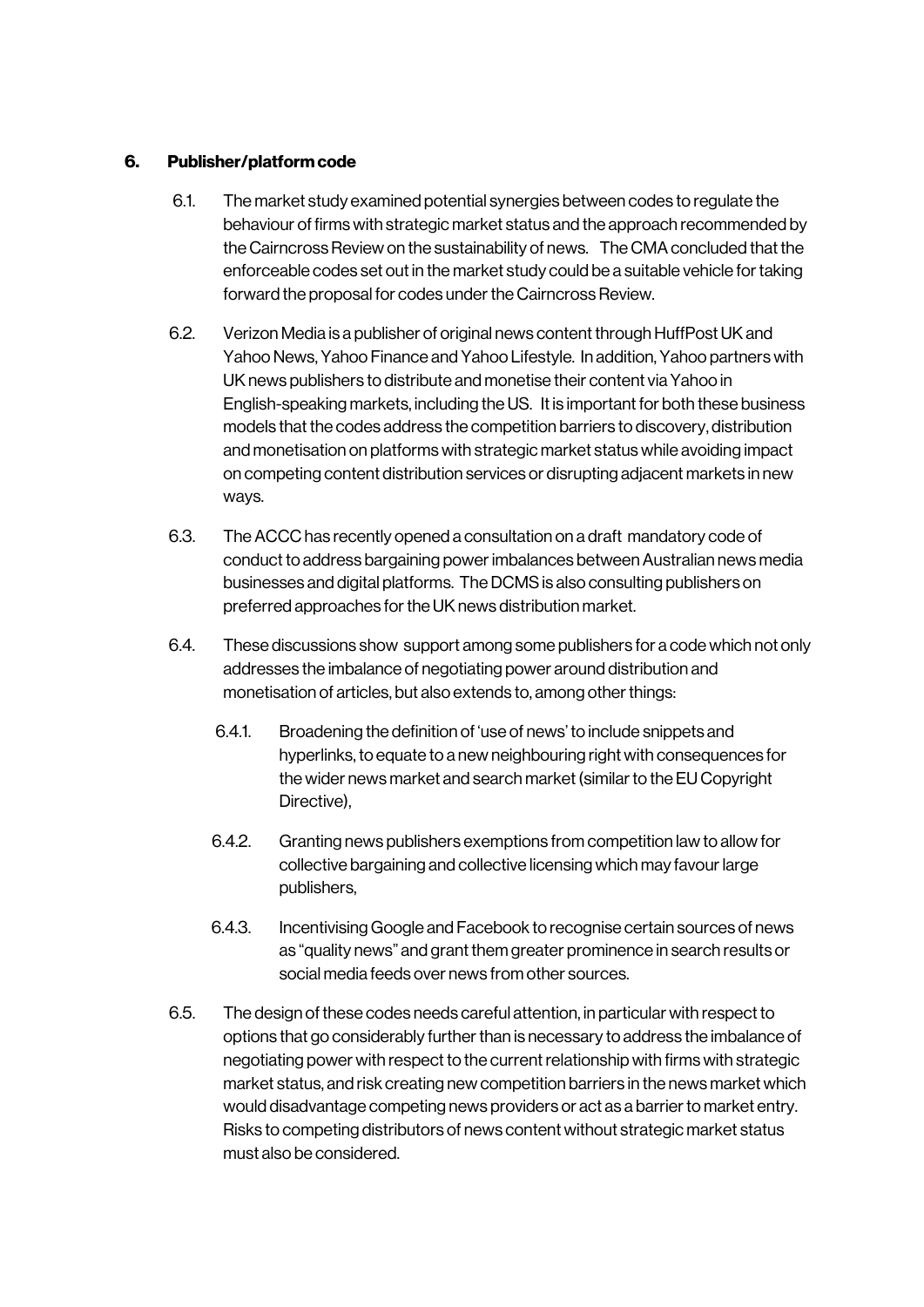6.6. We therefore favour the approach put forward by the CMA market study based on competition law principles and focused on firms with strategic market status which specifically addresses the imbalance of negotiating power, unexpected changes to Google's search algorithm and the requirement to give up valuable data without reciprocation.

# **7. Other issues**

- 7.1. The CMA's market study leaves open the institutional structure of the DMU, noting that this could be a new or an existing institution, or even that the functions could be assigned across several bodies. It is vital that the DMU operates independently of Government and is free of political and media impulse. Housing it in a single body would allow it to build expertise, making the CMA the preferred location for the DMU particularly given the in-depth expertise it now has on the digital advertising market and its dual role to promote competition and consumer protection.
- 7.2. The CMA's market study and the call for information uses the term "platforms" in different ways. This is a widely used term which has come to mean different things to different people and in different contexts. As a basis for legislation, however, this term is far too general and risks ensnaring business models beyond those in scope of the proposed approach. It may also be used as a basis for other legislation relating to digital services and that could be laden with further unintended consequences. It would be preferable for competition legislation to refer to specific markets in the way the CMA's final report does in recommending interventions to regulate firms with strategic market status in the ad intermediation, search and display advertising markets.
- 7.3. The call for information notes the interaction between the proposed pro-competition approach and existing consumer and competition law, as well as proposed new frameworks such as the one set out in the Online Harms White Paper. It should be within the role of the DMU to opine on tensions between digital policy and competition, and to undertake rapid assessments of evidence for Government departments to inform new digital regulation.
- 7.4. Routine competition impact assessments of new policy would ensure that the design and implementation of future policy does not impact competition in the way the market study found. A culture of front-loading policy development with an intense period of broad stakeholder engagement, problem identification and evidence-gathering would form the strongest possible foundation for targeted and well-crafted digital policy in the future.
- 7.5. Dialogue with stakeholders to inform new policy should be carefully structured to ensure that there is a close dialogue with competing firms - modelled on the CMA approach - which provides a safe space to discuss policy matters and their competition impact. Only by understanding what it is like to compete with firms with strategic market status can future policy be designed and implemented to promote innovation, growth and the long term health of the UK's digital economy.